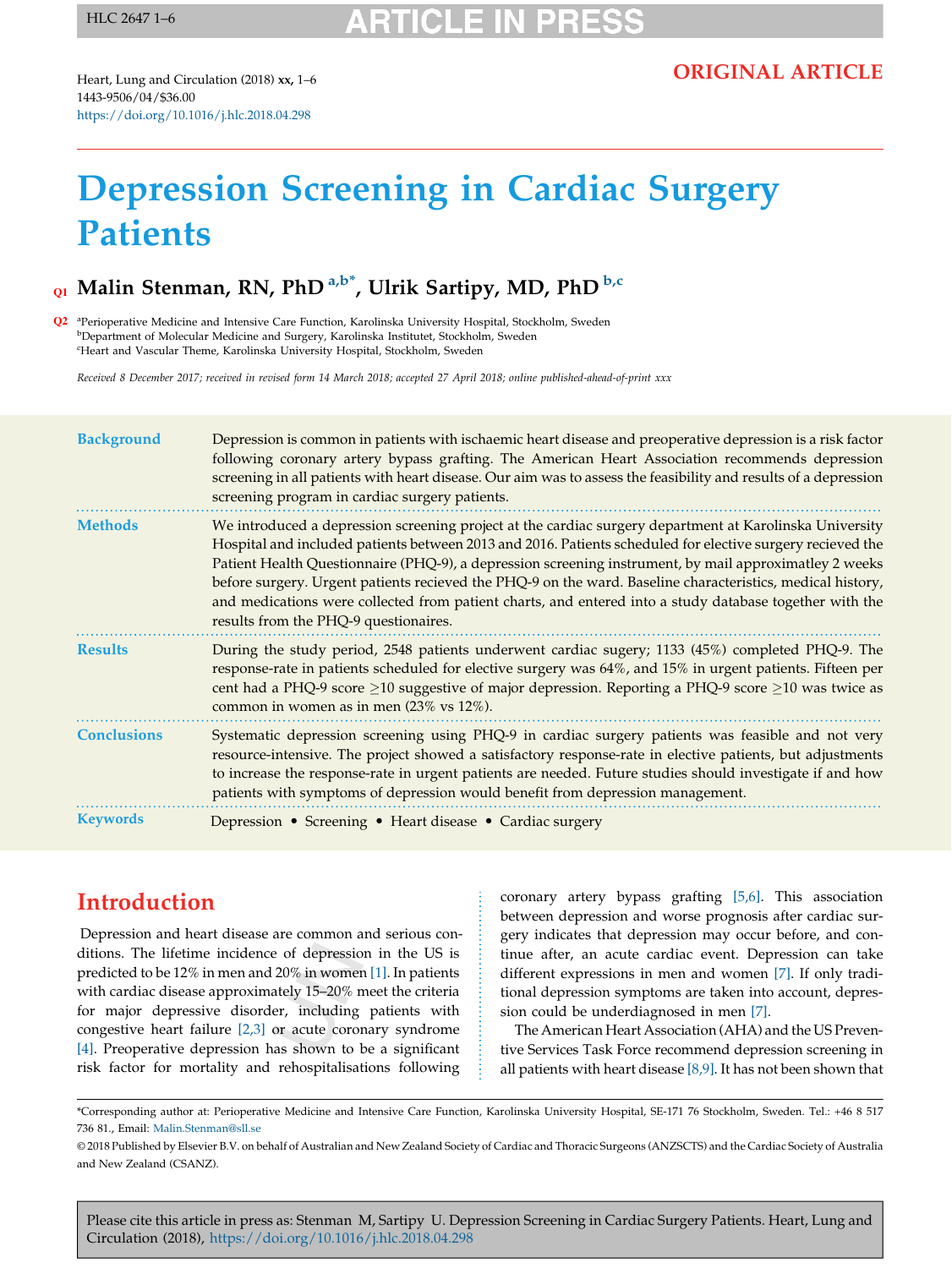## **RTICI E IN**

screening leads to improved outcomes in cardio-vascular populations, but it is important to assess depression in patients with heart disease because depression is associated with poorer health-related quality of life, and cardiac complaints [\[10\]](#page-5-0). To offer treatment and support for depressive symptoms may reduce mortality and increase quality of life [\[11\].](#page-5-0)

We performed a population-based cohort study to investigate the feasibility of a depression screening program at our institution. Our aim was to assess the feasibility of a depression screening program in cardiac surgery patients using the PHQ-9 as outlined by the AHA Prevention Committee and to evaluate the results separately for men and women.

### **Methods**

We introduced a depression screening project at the cardiac surgery department at Karolinska University Hospital which was approved by the human research ethics committee in Stockholm (Dnr: 2013/35-31/4). We included patients between 2013 and 2016. The AHA recommended using the two-item Patient Health Questionnaire(PHQ-2), a depression screening instrument [\[12\]](#page-5-0), patients with a positive PHQ-2 screen would then undergo a nine-item Patient Health Questionnaire (PHQ-9) [\[13\].](#page-5-0) The PHQ-9 has been validated in patients with heart disease [\[13\].](#page-5-0)

In this study, we used the Swedish version of PHQ-9. Patients who were scheduled for elective surgery received the PHQ-9 by mail approximately 2 weeks before surgery. Urgent patients received the PHQ-9 prior to surgery on the ward from the nurse in charge of patient care as part of the standard clinical routine. In addition to the PHQ-9 questionnaire, patients filled out a standard admission form regarding medications, allergies, food preferences, and also four questions related to quality of life. Baseline characteristics, medical history, and medications were collected from patient charts, and entered into a study database together with the results from the PHQ-9 questionnaires, and the four questions from the admission form.

#### **Patients**

All patients above 18 years of age coming to Karolinska University Hospital for heart surgery between 2013 and 2016 were eligible to receive the PHQ-9 as part of routine clinical care.

#### Screening Instrument

The PHQ-9 comprises the nine criteria upon which the diagnosis of DSM-IV depressive disorders is based (Supplemental Material). The nine items of PHQ-9 can be scored from 0 (not at all) to 3 (nearly every day) per individual item, and overall scores can range from 0 to 27. A score  $\geq$  10 is considered predictive for a major depression episode with a sensitivity and specificity of 88% [\[13\]](#page-5-0).

#### Statistical Analysis

Baseline characteristics were described with frequencies and percentages for categorical variables and means and standard deviations for continuous variables. We used t tests for continuous variables and chi-square tests for categorical variables.

#### **Results**

During the study period, 2512 patients underwent cardiac surgery; 1133 (45%) completed PHQ-9 and were included in the study. Among patients scheduled for elective surgery 990/1544 (64%) completed the PHQ-9 questionnaire, and among urgent patients the response rate was 143/968 (15%). Fifteen per cent (166/1133) had a PHQ-9 score  $\geq$ 10 suggestive of major depression. Reporting a PHQ-9 score

 $\geq$ 10 was twice as common in women as in men 23% vs 12% ([Table](#page-2-0) 1). Baseline characteristics of the study population are reported in [Table](#page-2-0) 1. The mean PHQ-scores in screening negative and screening positive patients are shown in [Figure](#page-2-0) 1. The distribution of PHQ-9 total points are shown in [Figure](#page-3-0) 2.

#### Screening Negative Patients

Women with a PHQ-9 score <10 were significantly more worried, sadder, had more difficulty sleeping and had poorer appetite compared to men ([Table](#page-3-0) 2). Screening negative women were also to a greater extent living alone ([Table](#page-2-0) 1). This corresponds well with the significant differences noted in items 3, 5, and 7 of the PHQ-9 between men and women ([Figure](#page-4-0) 3 and [Table](#page-4-0) 3). Item 3 is ''Trouble falling or staying asleep, or sleeping too much?", item 5 ''Poor appetite or overeating?", and item 7 ''Trouble concentrating on things, such as reading the newspaper or watching television?". Item 9 ''Thoughts that you would be better off dead, or of hurting yourself in some way?" was, as expected, close to zero in screening negative men and women ([Figure](#page-4-0) 3).

#### Screening Positive Patients

In patients reporting a PHQ-9 score  $\geq$ 10, men were significantly younger than women (59.8 vs. 65.4 years;  $p = 0.018$ ) ([Table](#page-2-0) 1). There were no significant differences between men and women with PHQ-9 score  $\geq$ 10 regarding worry, poor appetite, sadness, and difficulty sleeping ([Table](#page-3-0) 2). Responses to item 9 did not differ between men and women ([Figure](#page-4-0) 3 and [Table 3](#page-4-0)).

#### **Discussion**

In this population-based prospective cohort study investigating the feasability of a depression screening progam, 64% of all patients scheduled for elective cardiac surgery completed the PHQ-9 screening questionnaire. However, the response rate was considerably lower among urgent patients (15%). We introduced the depression screening program in the clinical care pathway without engaging extra staff, because the aim was to evalutate the feasability with as little interference with standard practice as possible. We found a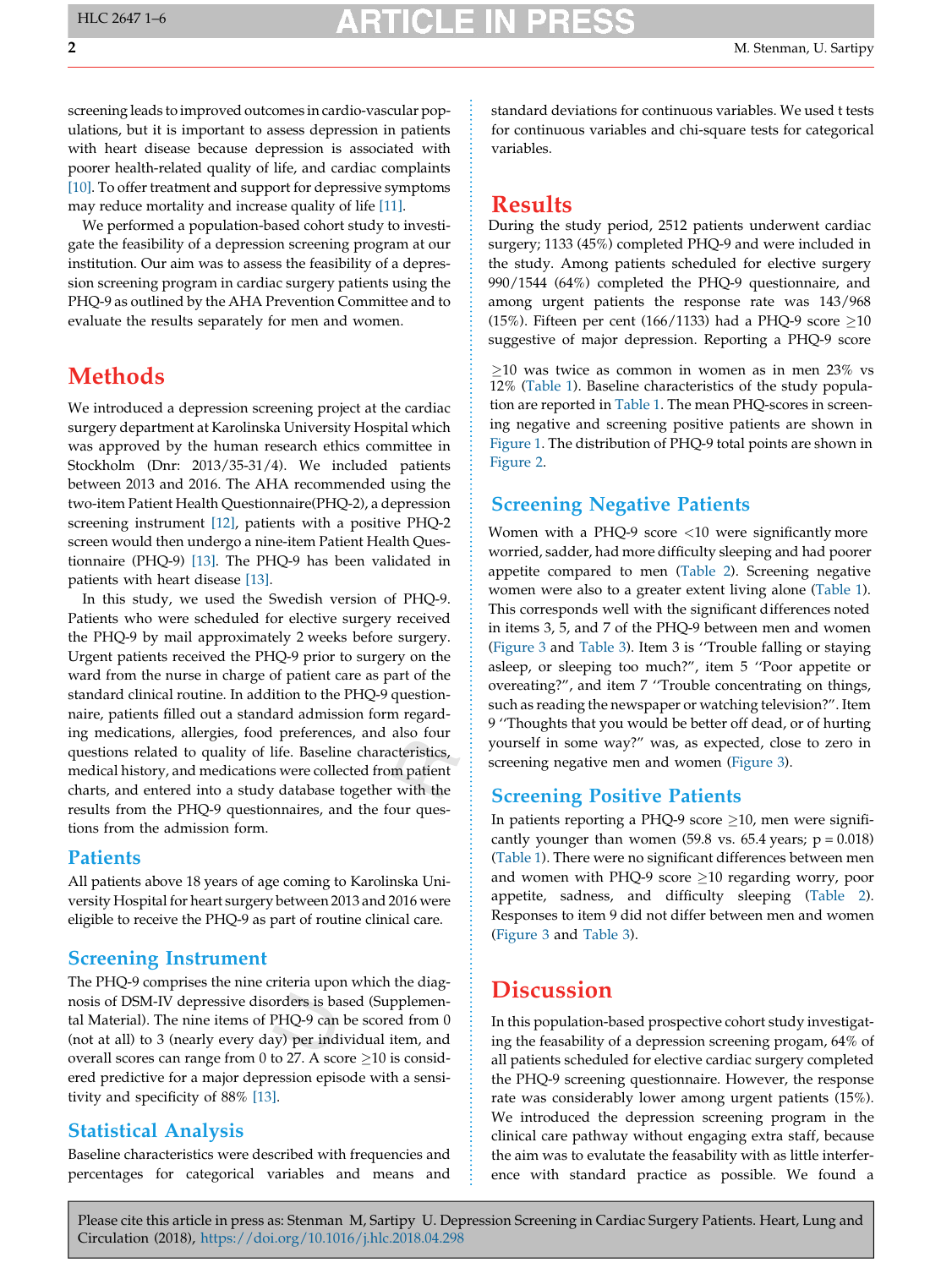#### <span id="page-2-0"></span>Depression Screening in Cardiac Surgery Patients 3

#### Table 1 Baseline characteristics in screening negative and screening positive patients, according to sex.

|                                                   | Screening negative |             | Screening positive |             |             |       |
|---------------------------------------------------|--------------------|-------------|--------------------|-------------|-------------|-------|
| Variable                                          | Men                | Women       | p                  | Men         | Women       | p     |
| Number of patients $(\%)$                         | 736 (65%)          | 232 (20%)   |                    | 97 (9%)     | 69 (6%)     |       |
| Age, years                                        | 65.4 (11.1)        | 66.6 (12.4) | 0.142              | 59.8 (12.7) | 64.5 (11.7) | 0.018 |
| Living alone                                      | 163 (23%)          | 93 (42%)    | ${<}0.001$         | 22(24%)     | 22(34%)     | 0.166 |
| Children                                          | 501 (72%)          | 163 (73%)   | 0.607              | 71 (79%)    | 51 (81%)    | 0.755 |
| <b>Diabetes</b>                                   | 118 (16%)          | $25(11\%)$  | 0.058              | $18(20\%)$  | 12 (18%)    | 0.862 |
| History of stroke                                 | 19(3%)             | 5(2%)       | 0.717              | 3(3%)       | $0(0\%)$    | 0.136 |
| Current use of antidepressants or benzodiazepines | 6(1%)              | 2(1%)       | 0.951              | 3(4%)       | $6(10\%)$   | 0.147 |
| Alcohol consumption                               |                    |             | 0.014              |             |             | 0.048 |
| Never                                             | 46(6%)             | 24 (11%)    |                    | 16 (18%)    | 18 (28%)    |       |
| Moderate                                          | 637 (90%)          | 196 (88%)   |                    | 62 (69%)    | 45 (69%)    |       |
| High                                              | 26(4%)             | 2(1%)       |                    | 12(13%)     | 2(3%)       |       |
| Smoking                                           | 42 (6%)            | 16(7%)      | 0.498              | 12 (13%)    | 11 (17%)    | 0.498 |
| Type of surgery                                   |                    |             | < 0.001            |             |             | 0.264 |
| Isolated CABG                                     | 227 (31%)          | $26(11\%)$  |                    | 32(33%)     | 17(25%)     |       |
| Isolated valve                                    | 304 (41%)          | 129 (56%)   |                    | 51 (53%)    | 36(52%)     |       |
| Other                                             | 205 (28%)          | 76 (33%)    |                    | 14 (14%)    | 16(23%)     |       |
| Urgent procedure                                  | 93 (13%)           | 24 (10%)    | 0.361              | 12(12%)     | 10(14%)     | 0.691 |

Abbreviations: CABG, coronary artery bypass graft.

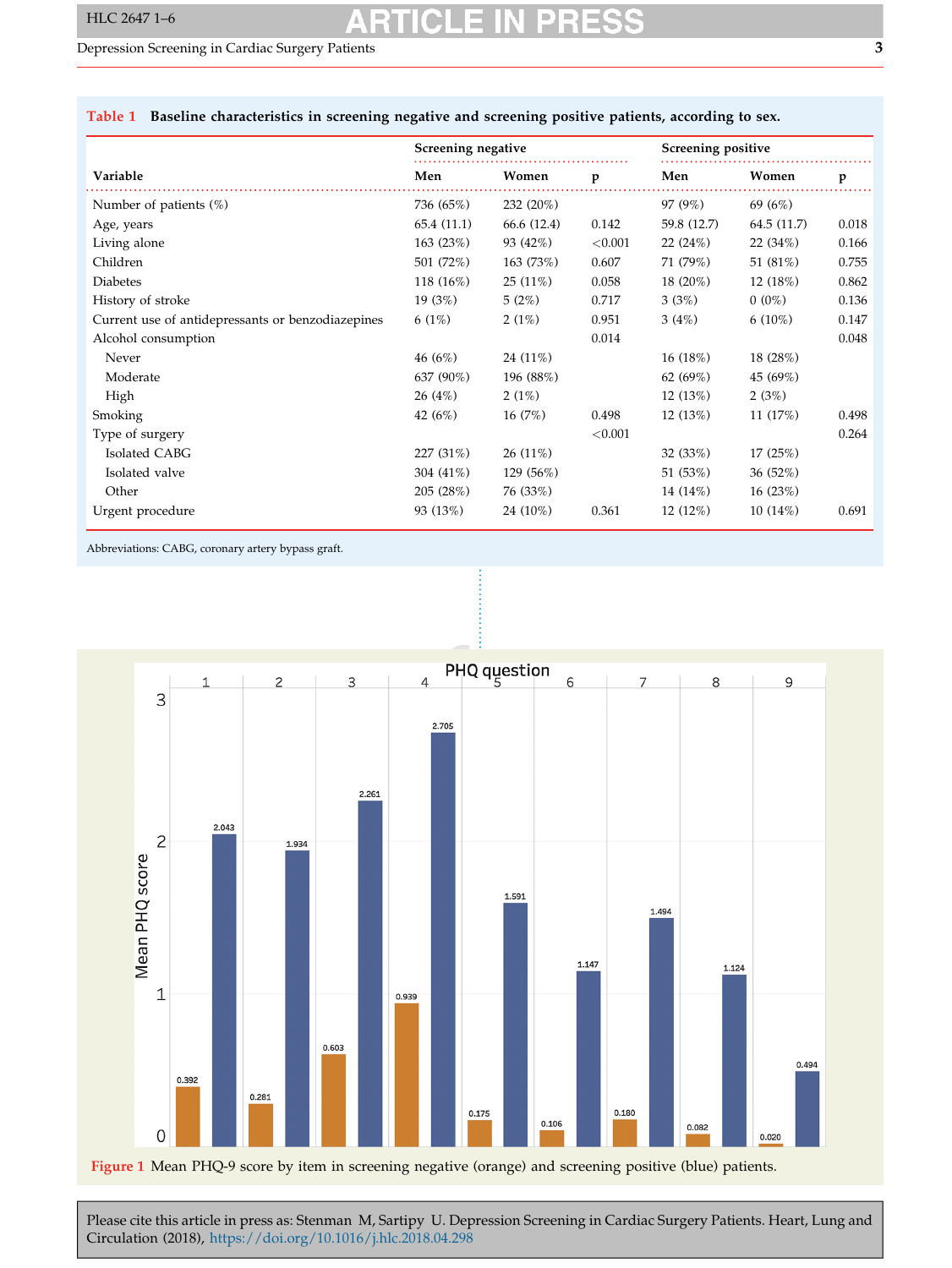<span id="page-3-0"></span>

Figure 2 Distribution of total PHQ-9 points in men and women.

| Table 2 Four questions related to quality of life in screening negative and screening positive patients, according to sex. |  |  |  |  |  |  |
|----------------------------------------------------------------------------------------------------------------------------|--|--|--|--|--|--|
|----------------------------------------------------------------------------------------------------------------------------|--|--|--|--|--|--|

|                     | Screening negative |             | Screening positive |          |             |       |
|---------------------|--------------------|-------------|--------------------|----------|-------------|-------|
| <b>Variable</b>     | Men                | Women       |                    | Men      | Women       | v     |
| Poor appetite       | 17 (2%)            | 18 (8%)     | ${<}0.001$         | 16 (18%) | 15(23%)     | 0.424 |
| Difficulty sleeping | 107(15%)           | 62(28%)     | ${<}0.001$         | 50(55%)  | 40 $(62\%)$ | 0.411 |
| Worry               | 179 (25%)          | $103(46\%)$ | ${<}0.001$         | 64 (71%) | 47 (70%)    | 0.896 |
| Sadness             | 67(9%)             | 41 (18%)    | ${<}0.001$         | 57 (63%) | 45 (68%)    | 0.529 |

satisfactory response-rate in elective patients, but adjustments to increase the response-rate in urgent patients was needed.

The screening program identfied 15% with a PHQ-9 score  $\geq$ 10 suggestive of major depression. This is higher than the prevalence rate of depression of 5% in the general population [[14\],](#page-5-0) but somewhat lower than other studies reporting a depression frequency of 20–45% in patients with heart disease [\[15\].](#page-5-0) Women who screened negative were significantly more worried, sadder, had more difficulty sleeping, and had poorer appetite compared to men. They were also, to a greater extent, living alone compared to men.

A strength of our study includes the prospective population-based design. The findings from our study should be generalisable, and could be applied in other institutions.

A prior study showed that depresssion screening using PHQ-2 and PHQ-9 was feasible and not markedly resource-intensive [\[16\]](#page-5-0). The researchers captured 73% of patients admitted to three cardiac units in a general hospital. The depression screen was added to the nursing interview and completed as part of routine clinical care [\[16\]](#page-5-0). In our study, we did not have the nursing interview,

and we captured 64% of all elective patients. In a study by Caro et al., [\[17\]](#page-5-0) 561 hospitalised patients with heart disease were consecutively screened with PHQ-2. They found that 13.5% of the patients had a positive depression screen [\[17\].](#page-5-0) This is in line with our findings of a positive depression screen rate of 15%.

#### Why Screening for Depression in Patients With Heart Disease?

Depression is a disease that can be treated successfully [\[11\]](#page-5-0) but depression is often unrecognised in patients with cardiovascular disease because symptoms in both conditions often are the same. Therefore, depression screening is important in patients with cardiac disease. An observational multicentre cohort study that enrolled 4062 patients with myocardial infarction showed that patients with treated depression had one-year mortality rates that were not different from patients without depression. However, patients with untreated depression had higher one-year mortality in comparison with patients without depression [\[11\]](#page-5-0). Smolderen's study stresses the importance of detecting and treating depression in order to prolong survival and increase quality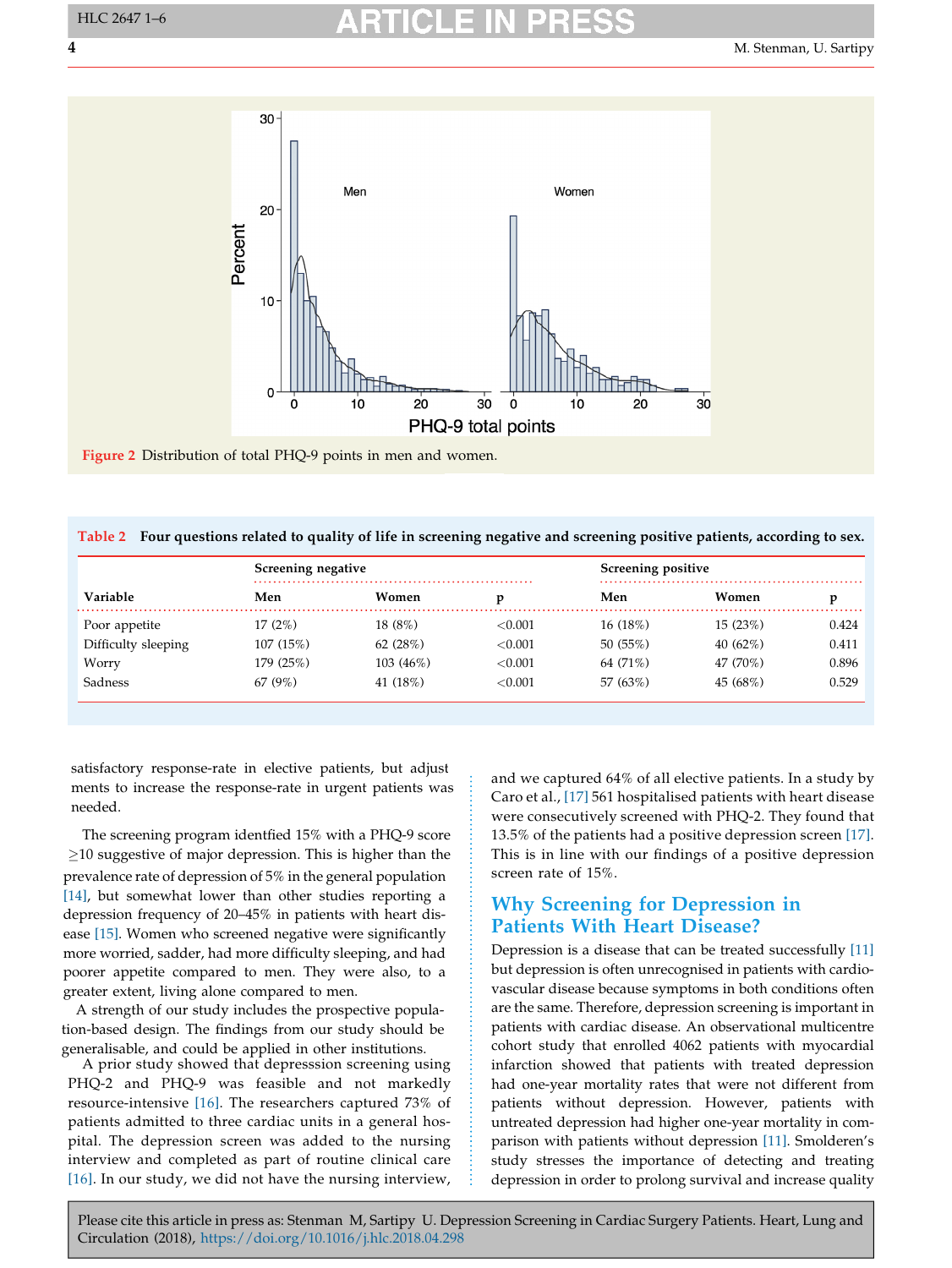#### <span id="page-4-0"></span>Depression Screening in Cardiac Surgery Patients 5



Figure 3 Mean PHQ-9 score by item in screening negative (upper panel) and screening positive (lower) patients according to sex.

of life [\[7\].](#page-5-0) This practice is supported by the US Preventive Services Task Force, recommending screening for the general adult population, especially in individuals dealing with chronic diseases [\[9\].](#page-5-0)

| Table 3 PHQ-9 mean values in screening negative and |
|-----------------------------------------------------|
| screening positive patients, according to sex.      |

|              | Screening negative |                                   |   | Screening positive |                                                                       |   |
|--------------|--------------------|-----------------------------------|---|--------------------|-----------------------------------------------------------------------|---|
| PHO itemMale |                    | Women                             | p | Men                | Women                                                                 | p |
| 1            |                    |                                   |   |                    | 0.39 (0.77) 0.41 (0.70) 0.727 2.05 (1.00) 2.03 (0.98) 0.883           |   |
| 2            |                    |                                   |   |                    | 0.26 (0.55)0.36 (0.57)0.021 1.89 (1.03)2.00 (0.97)0.475               |   |
| 3            |                    |                                   |   |                    | $0.55$ $(0.83)0.79$ $(0.93) < 0.0012.30$ $(0.94)2.20$ $(1.04)0.523$   |   |
| 4            |                    |                                   |   |                    | 0.92 (1.00)1.01 (0.96)0.225 2.72 (0.55)2.68 (0.68)0.673               |   |
| 5            |                    |                                   |   |                    | $0.14$ $(0.44)0.30$ $(0.63)$ $<$ 0.0011.49 $(1.23)1.74$ $(1.07)0.187$ |   |
| 6            |                    |                                   |   |                    | 0.10 (0.36) 0.12 (0.42) 0.429 1.11 (1.04) 1.20 (1.21) 0.586           |   |
| 7            |                    |                                   |   |                    | 0.15 (0.46) 0.26 (0.61) 0.004 1.43 (1.15) 1.58 (1.18) 0.423           |   |
| 8            |                    |                                   |   |                    | 0.07 (0.32) 0.12 (0.48) 0.049 1.24 (1.14) 0.97 (1.08) 0.136           |   |
| 9            |                    | $0.02$ $(0.15)0.02$ $(0.15)0.789$ |   |                    | 0.44 (0.83) 0.57 (0.93) 0.376                                         |   |

#### Differences Between Men and Women

We found that a positve depression screen was twice as common in women as in men. This is in line with prior knowledge [18]. It has been argued that depression takes different s[hape](#page-5-0)s in men and women [7]. Traditional depressive symptoms (e.g. sadness, cryi[ng\)](#page-5-0) may not be in line with societal ideals of masculinity. Therefore, men might be reluctant to report experiencing these symptoms. Another explanation could be that depression symptoms men are experiencing (e.g. anger or somatic symptoms, irritability, risk-taking behaviours, and substance abuse) are not included in traditional diagnostic criteria [7]. The PHQ-9 has been validated in both men and wo[men](#page-5-0) [\[13\].](#page-5-0)

A noteworthy finding in our study was that among screening negative patients, women reported significantly more worry, poorer appetite, sadness, and difficulty sleeping compared to men. Among screening positive patients, there was no difference between men and women regarding these symptoms.

#### Study Limitations

Although the response-rate among elective patients was satisfactory (64%), the total response rate was 45%, and the response rate among urgent patients was low (15%).

There might be several explanations for this. Urgent patients may not have the time or energy to fill out a questionnaire or nurses on the ward might not have had the time to distribute the questionnaire. One way to improve the response rate could be to include the PHQ-9 questionnaire in a preoperative admission interview. Rates of positive depression screens were 15%, which is somewhat lower than other studies reporting a depression frequency of 20–45% in patients with heart disease [\[15,19\]](#page-5-0), but in line with other large epidemiologic studies of major depression among cardiac surgery patients [\[5,6\].](#page-5-0)

#### Conclusions

Systematic depression screening using PHQ-9 in cardiac surgery patients was feasible and not very resource-intensive. The project showed a satisfactory response-rate in elective patients, but adjustments to increase the response-rate in urgent patients is needed. Future studies should further investigate how patients with symptoms of depression would benefit from depression management.

### Funding Sources

This study was supported by grants from the Swedish Society of Medicine (U.S.). Registration number: SLS-692781.

## Conflict of Interest Disclosures

None.